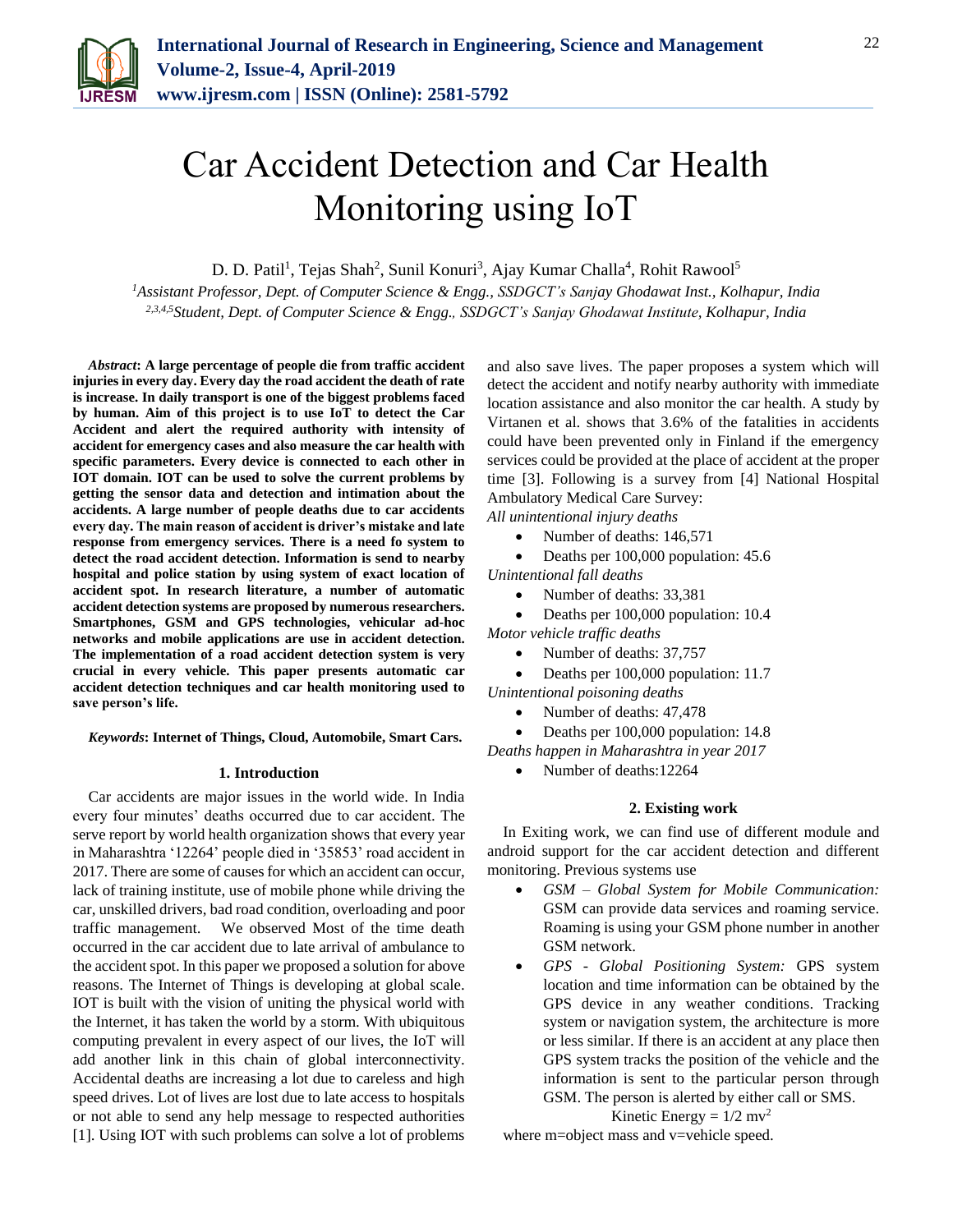

When car break is applied due to break the two forces reduce the speed of car. One is the friction force (f) and other is the gravitational force (g). Considering the friction coefficient 0.9 for a plain road surface and standard gravitational force (9.8 meters per square second), we can get the final speed of a vehicle after one second once the brake is applied. As such, if the speed is less than these maximum speed, than it would be assumed that some other deceleration force worked on the vehicle to reduce the speed and an accident has occurred [1]. Boards like arduino and xbee are also used in previous systems to make car accident detection with an approximate location.

# **3. Limitations of existing work**

Use of GSM and GPS module may get the location and intimation to the required authority but use of traditional methods makes it more non-reliable to work as the data is not stored to cloud and the confirmation of data sent to right authority is also not obtained. Use of development boards like arduino and xbee makes the project limited and slow as they are microcontroller and have less speed of calculation and less memory. The data is only send as an sms but not as actual data for analyzing or for monitoring the car health. The existing systems are also not reliable for intimating to right authority and thus results in human loss.

#### **4. Proposed system**

The proposed system overcomes the problem of sending the alert to specified authority in a confirmation manner and also sending the data to the cloud for analyzing. Due to microprocessors used on board the data retrieval and sending of data is faster. Proposed system supports internet connectivity as well as heavy databases for faster access and use of data for reaching the right authority as fast as possible. The proposed system detects the accidents based upon values provided by sensors used in system. The retrieved values are used by CART algorithm to achieve the above objective. All the data retrieve is stored in cloud for health analysis and accident prediction. The health information is also be provided to the end user through mobile app. The higher authorities (hospitals and police stations) will be provided with a web panel to monitor and respond to nearby accident cases. The sensors playing major role in providing the accidental parameter are piezoelectric vibration sensor, GPS sensors, Accelerometer, Ultrasonic sensor. The health monitoring sensors used are temperature and humidity, carbon monoxide.

# *A. Advantages and disadvantages*

*Advantages*

- Faster Sensing of data
- User friendly app for monitoring car health
- Faster Intimation to the right authority
- Easy detection of accident
- Detection of Intensity of Impact+
- Safety Intimation in app
- Less Power Consumption
- Distance detection in system
	- *Disadvantages*
	- Needs Constant Internet Connect



#### **5. Methodology**

The accident detection sensors in the proposed system are vibrational sensors, GPS sensor and Ultrasonic sensor. The system is continuously monitoring the car health with the help of different sensors like Temperature Sensor, Gas Sensor, and Humidity Sensor. When the user is driving the car the GPS sensor is tracking the location of the car and the vibrational sensors are sensing the vibrations coming from the car. The accelerometer is tracking the speed of car for driving speed limits or immediate brake detection of car. When the car is hit by any obstacle or car at any side the four side vibrational sensor will detect the amount of vibration and detection the side of accident. GPS sensor is used to detect the location of car in form of longitude and latitude. GPS technology has very much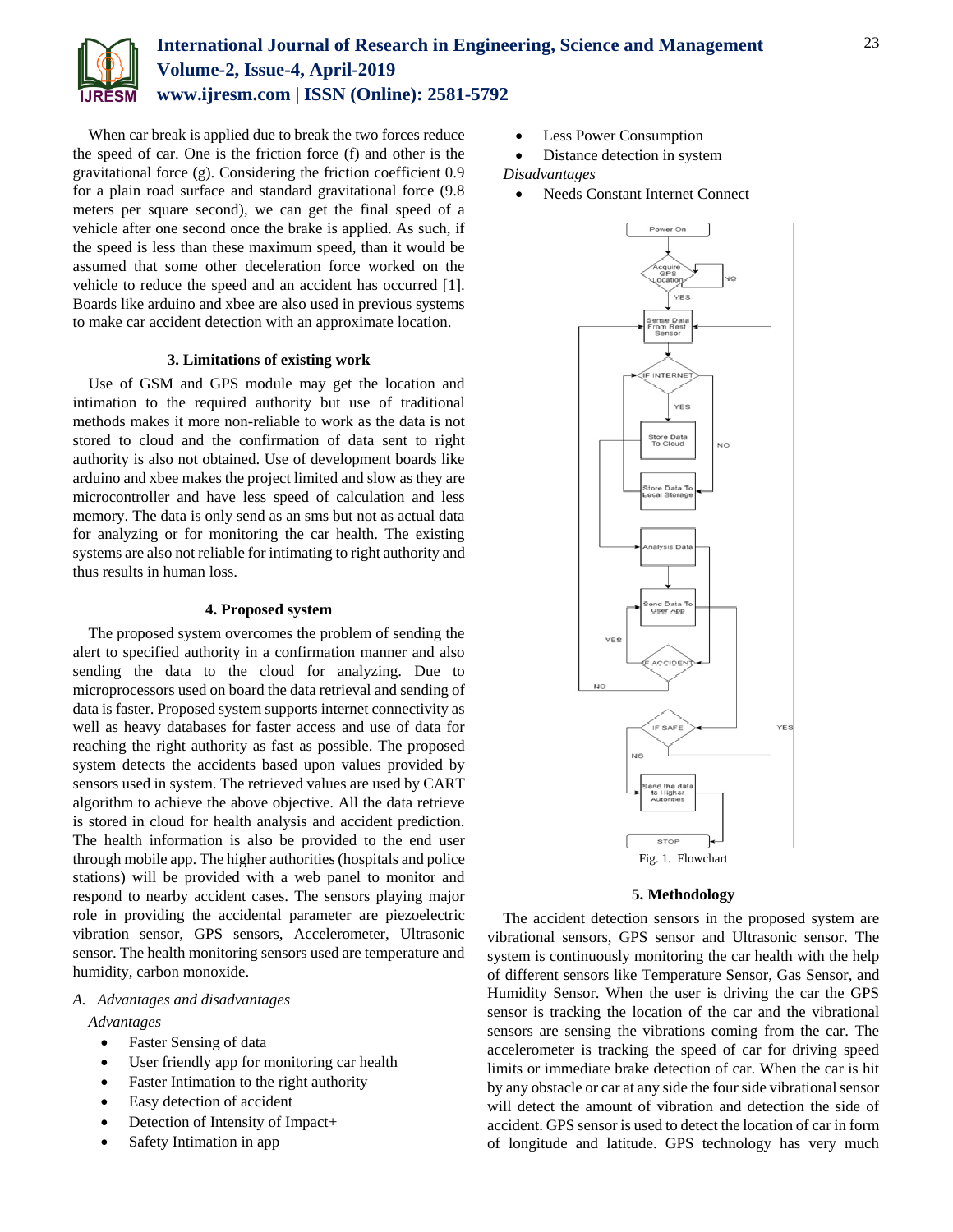

accurate result. A very sensitive and accurate. GPS signal acquiring device is required for the system The Obtained data will be further sent to cloud.

The data obtained in cloud is analyzed by the different algorithms and user is provided with car health data and graphs. The data is also used for detecting the accident and the data is saved in database. When accident is detected the data is immediately sent to the nearest Hospitals and Police authority. The authorities will have a portal with all the details of users sent by the cloud and they will get the location of the user and intensity of the accident. On the user side if the accident is not intense and user is safe than he/she can cancel the request for assistance from the hospital.

#### **6. Algorithm**

The algorithm used in the proposed system is cart algorithm from decision tree. Because of small data set Decision tree based algorithms are used. The decision tree algorithm falls under supervised learning algorithm. A training set is used with number of training data having features and label to train the algorithm. The trained model is saved for farther prediction on real time data. To predict an output the testing data and real time data is supplied to the train module.



CART algorithm stand for Classification and regression tree. CART algorithm is basic algorithm and foundation for important algorithms like bagged decision tree a random forest and boosted decision tree. The CART model involves selecting input variable and split points. The process continues until a suitable tree is constructed. Creating a binary decision tree is a process of dividing up the input space called recursive binary splitting.

#### **7. Mechanism of system**

#### *A. Car health monitoring*

The car health monitoring will be done by Temperature sensor, Gas Sensor, Accelerometer. The car engine temperature plays a vital role in engine life. If the engine is over heated the piston can get damaged and engine can be seized. The temperature sensor senses the temperature and sends the data to cloud and keeps informing the user. The Gas Sensor keeps track of pollution done by the car which will reflects the car health

and exhaust condition. The more is the carbon emission from the car the more the car needs attention.

The Accelerometer keeps the track of speed and breaking of car. All the sensors are controlled by microprocessor-based board which in-turns sends the data to cloud using internet connection.

## *B. Middleware Cloud*

The cloud contains all the frameworks and programs required for capture data and process data. Cloud is a remote computer where one can store data or retrieve anytime anywhere in world. The cloud will have Accident prediction algorithms and Data Analysis's tools. The data sent by sensors is captured by cloud and stored in database. Heavy data requires database created especially for IOT purpose. Lot of data is constantly received from sensors through the system installed in cars.

#### *C. End Authorities*

The Hospitals and Police are provided with a panel and app for obtaining the information and location of the user who had accident. The Intensity of accident is also sent from cloud for emergency situations and hospitals to take immediate action.

#### **8. Software requirements**

#### *A. Arduino IDE*

Arduino is an open-source software and hardware company, project and user community that designs and manufactures single-board microcontrollers. Arduino board designs use a variety of controllers and microprocessors. The boards are sets of analog and digital input/output (I/O) pins that may be interfaced to various expansion breadboards. he boards use single or double-row pins. The Arduino is a integrated development environment (IDE) is a cross-platform application. The Arduino IDE supports the languages  $C_{++}$  and C using rules of code structuring.

#### *B. Python*

Python is an interpreted, high-level programming language, object-oriented with dynamic semantics. Its high-level built in data structures, combined with dynamic binding and typing. Python's simple, easy to learn syntax and therefore reduces the cost of program maintenance. Python supports packages and modules. The Python is the extensive standard library and interpreter are available in source. Python features a dynamic type automatic and system memory management. It supports multiple programming paradigms and procedural and functional. Python's developers strive to avoid premature optimization. Reject patches to non-critical parts of the Python reference implementation that would offer marginal increases in the speed at the cost of clarity.

#### *C. Raspberry Pi with Raspian OS*

Raspian is a Debi an-based computer operating system for Raspberry Pi. There are several versions of Raspian including Raspian Jessie and Raspian Stretch. Raspbian uses PIXEL,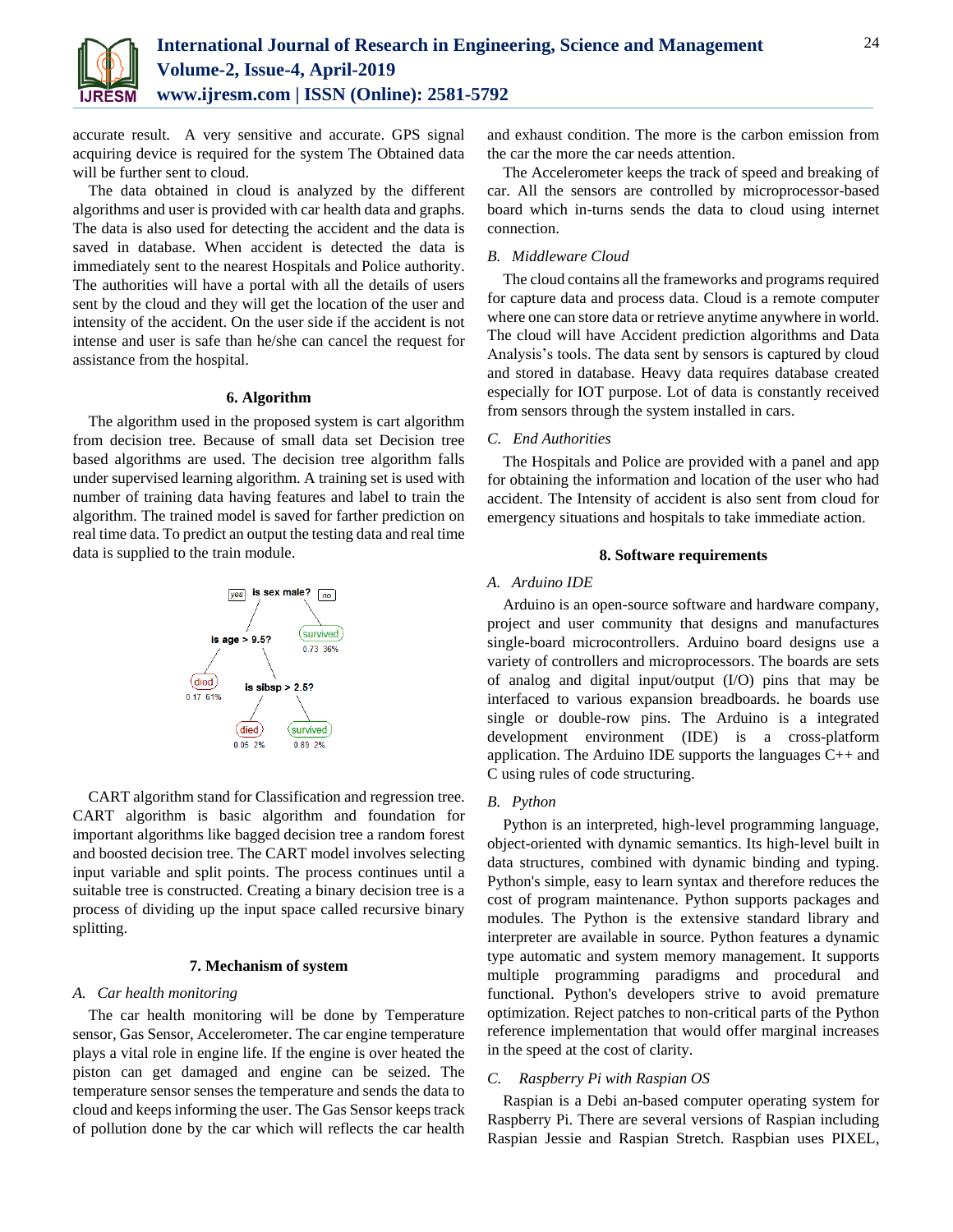

Lightweight, Pi Improved X-Window Environment, as its main desktop environment as of the latest update. It is Open box stacking window manager with a new theme and composed of a modified LXDE desktop environment.

# *D. Mongo DB*

Mongo DB is an Open Source oriented document database. MongoDB supports range query, field, and regular expression searches. MongoDB provides high availability with replica sets. MongoDB can be used as a file system, called GridFS, with data replication features and load balancing over multiple machines for storing files. This function, called grid file system. It is included with MongoDB drivers. The system is lends itself and highly-scalable to "big data" implementations. Mongo DB exposes functions for content to developers and file manipulation.

# **9. Hardware requirements**

# *A. Arduino*



Arduino is an open-source platform. Arduino boards are able to read inputs - light on a sensor, a finger on a button and turn it into an output - activating a motor, turning on an LED. Arduino is an open-source software and hardware company, project and user community that manufactures and designs single-board microcontrollers. Arduino board designs use a variety of controllers and microprocessors. The boards are sets of analog and digital input/output (I/O) pins that may be interfaced to various expansion breadboards. the Arduino project provides an integrated development environment.

#### *B. Raspberry pi*



Series of small single-board computers is a Raspberry Pi. It can develop in the United Kingdom. It does not include and

cases peripherals. The Raspberry Pi consists of two arms. Raspberry Pi Foundation developed first two models. The Pi Model B was released after first two models. The Raspberry Pi Foundation, more than 6 million Raspberry Pies. A Raspberry Pi Zero with smaller size and and general-purpose input/output and reduced input/output. For the later Model B with 513 MB RAM. USB device used are Pi Zero. Raspberry Pi responsible for developing the technology developing countries and schools.

#### **10. Sensor**

## *A. Piezoelectric vibration sensor*



Fig. 4. Piezoelectric vibration sensor

The Piezoelectric effect is used by a piezoelectric sensor, to measure pressure, acceleration, temperature, strain, or force by converting then to an electric charge. Piezoelecrtic sensor are versatile tools for the measurement of various process.

## *B. GPS Sensor*

GPS is the Global Positioning System. It is a satellite system provides geolocation. It provides latitude and longitude as a location. It is a satellite-based radio navigation system owned by the United States government and operated by the United States Air Force. Geolocation is provided by GPS sensor



Fig. 5. GPS Sensor

# *C. Ultrasonic Sensor (HC-SR04)*

Ultrosonic senser work on the principle same on radar which evaluate attribute of a target by interpreting the echoes from radio or sound waves. It generates high frequency sound waves. This technology can be used by measuring wind speed and direction.



Fig. 6. Ultrasonic Sensor (HC-SR04)